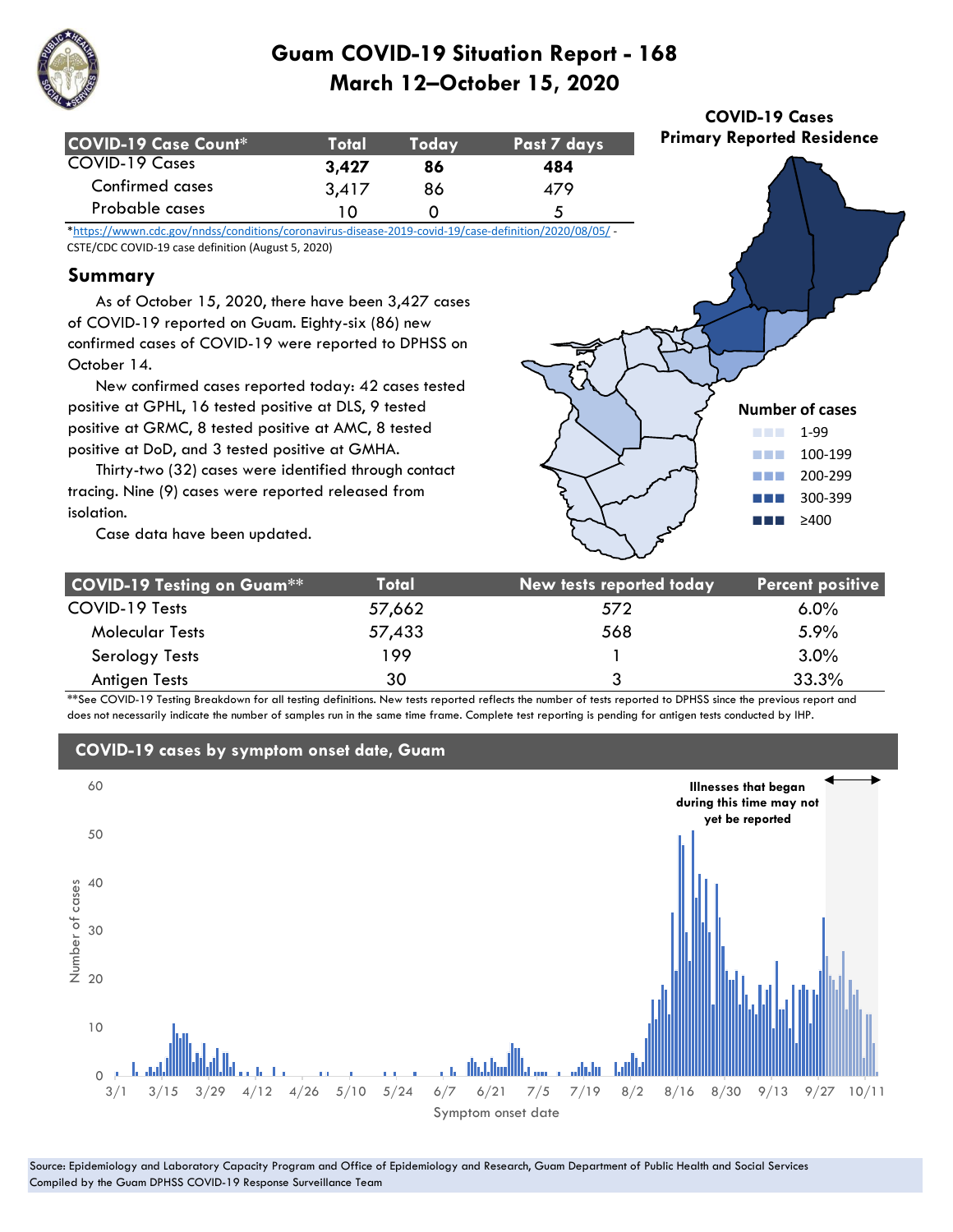

| <b>Case Breakdown</b>        |                |                  |       |                                   |       |  |
|------------------------------|----------------|------------------|-------|-----------------------------------|-------|--|
| <b>Status</b>                |                | Sex              |       | <b>Current isolation location</b> |       |  |
| COVID-19 deaths              | 61             | Female           | 1,612 | Hospital                          | 64    |  |
| Cases in active isolationt   | 1,072          | Male             | 1,815 | Home                              | 823   |  |
| Cases not in isolation $\S$  | 2,294          | <b>Age Group</b> |       | Isolation facility                | 155   |  |
| Civilian                     | 3,143          | $0 - 9$          | 207   | Military                          | 30    |  |
| Military service member      | 284            | 10-19            | 340   | Epi-Link to COVID-19 case**       |       |  |
| Travel History <sup>11</sup> | 173            | $20 - 29$        | 795   | Household contact                 | 985   |  |
| US                           | 146            | 30-39            | 665   | <b>Community contact</b>          | 738   |  |
| Dubai                        | $\overline{2}$ | $40 - 49$        | 516   | Workplace contact                 | 315   |  |
| Japan                        |                | 50-59            | 486   | <b>Healthcare contact</b>         | 59    |  |
| Mexico                       |                | 60-69            | 280   | <b>Residence</b>                  |       |  |
| Philippines                  | 25             | 70-79            | 98    | North                             | 1,875 |  |
| Singapore                    |                | 80-89            | 32    | Central                           | 940   |  |
| Identified in quarantine     | 144            | $90+$            | 8     | South                             | 437   |  |

*Note: Data for recent cases are preliminary and are updated based on findings from case investigations. Residence under investigation for 84 cases.*

#### **COVID-19 cases by age group and sex**



#### $\overline{\text{solution}}$  **location**

| 2 | Hospital                    | 64    |  |  |  |  |
|---|-----------------------------|-------|--|--|--|--|
| 5 | Home                        | 823   |  |  |  |  |
|   | Isolation facility          | 155   |  |  |  |  |
|   | Military                    | 30    |  |  |  |  |
|   | Epi-Link to COVID-19 case** |       |  |  |  |  |
|   | Household contact           | 985   |  |  |  |  |
|   | Community contact           | 738   |  |  |  |  |
|   | Workplace contact           | 315   |  |  |  |  |
|   | Healthcare contact          | 59    |  |  |  |  |
|   | Residence                   |       |  |  |  |  |
|   | North                       | 1,875 |  |  |  |  |
|   | Central                     | 940   |  |  |  |  |
|   | South                       | 437   |  |  |  |  |
|   | Homeless                    | 4     |  |  |  |  |
|   | Non-resident                | 87    |  |  |  |  |

† Cases that test positive for COVID-19 through follow-up molecular testing return to active isolation.

§ Cases not in isolation indicates the number of COVID-19 cases that are no longer in active isolation based on criteria outlined on page 4. Generally, the criteria assess time since COVID-19 symptom resolution and the date of their most recent positive diagnostic test to qualify for release from isolation.

¶ In the 14 days before symptom onset. Some cases traveled to more than one country. \*\* Some cases have more than one link to other COVID-19 cases.

#### **Number of cases in active isolation, cases not in isolation, and COVID-19 deaths, Guam**

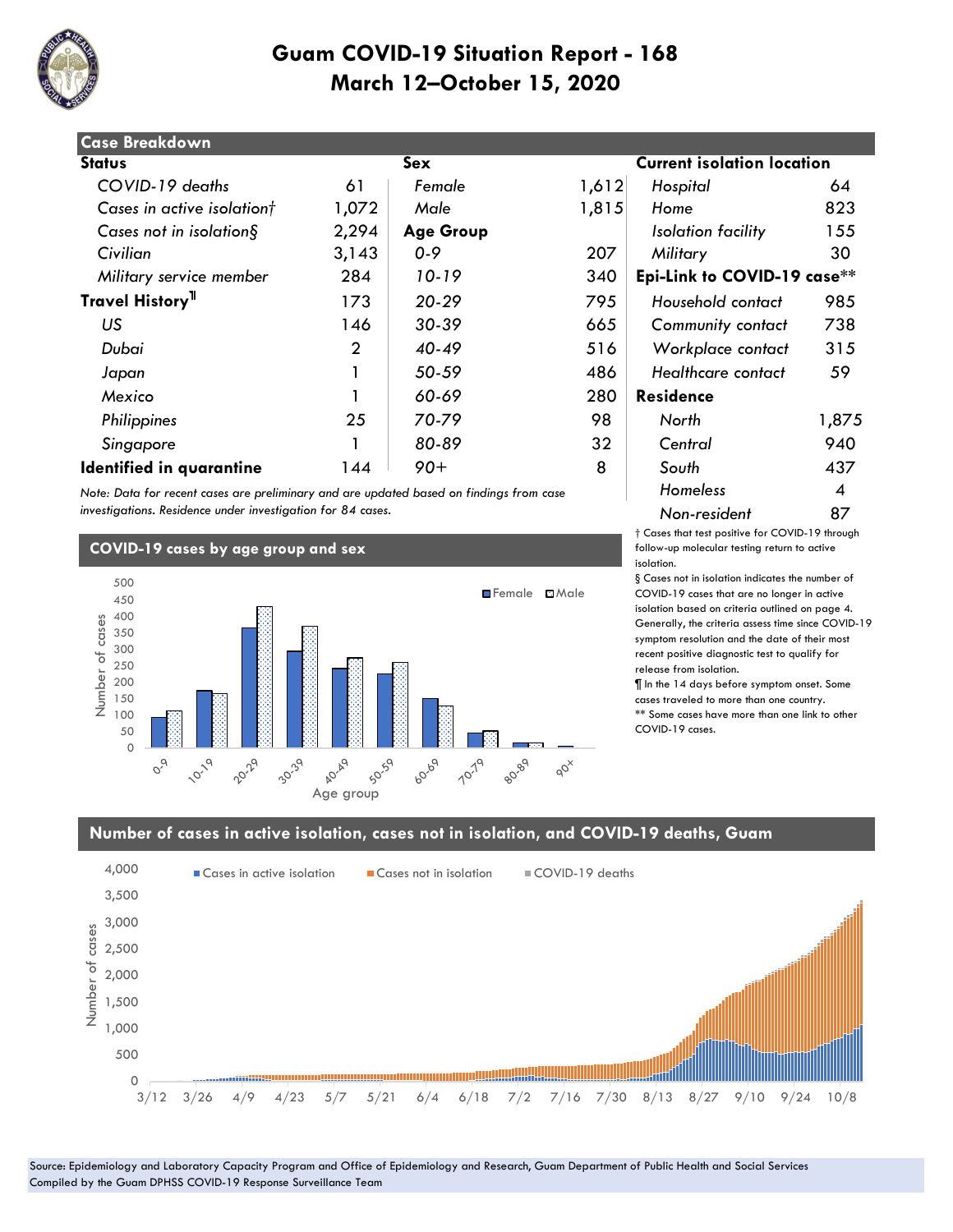

| <b>COVID-19 TESTING BREAKDOWN</b>       |              |                                  |                  |                      |
|-----------------------------------------|--------------|----------------------------------|------------------|----------------------|
| <b>MOLECULAR TESTS</b>                  | <b>TOTAL</b> | <b>TOTAL POSITIVES*</b>          | <b>NEW TESTS</b> | <b>NEW POSITIVES</b> |
| <b>Guam Public Health Laboratory</b>    | 30,374       | 1,734                            | 255              | 42                   |
| <b>Diagnostic Laboratory Services</b>   | 8,175        | 571                              | 76               | 16                   |
| <b>Department of Defense</b>            | 7,823        | 496                              | 60               | 8                    |
| <b>Guam Memorial Hospital Authority</b> | 5,581        | 261                              | 32               |                      |
| <b>Guam Regional Medical City</b>       | 3,527        | 174                              | 64               |                      |
| <b>Private Clinics**</b>                | 1,936        | 179                              | 81               |                      |
| <b>Guam National Guard Laboratory</b>   | 17           |                                  |                  |                      |
| <b>SEROLOGY TESTS</b>                   | <b>TOTAL</b> | <b>TOTAL POSITIVES NEW TESTS</b> |                  | <b>NEW POSITIVES</b> |
| <b>Diagnostic Laboratory Services</b>   | 191          | δ                                |                  |                      |
| <b>Department of Defense</b>            | 8            |                                  |                  |                      |
| <b>ANTIGEN TESTS</b>                    | <b>TOTAL</b> | <b>TOTAL POSITIVES</b>           | NEW TESTS        | <b>NEW POSITIVES</b> |
| <b>Private Clinics***</b>               | 30           | 10                               |                  |                      |

Total tests is defined as the number of tests with conclusive results not including follow-up testing for known COVID-19 cases. New tests reported today is defined as the total tests reported to DPHSS since the last Situation Report. Percent positive is defined as number of people with a positive test result, out of all people with COVID-19 testing. Total positives is defined as the number of people with a positive test result.

\*Two additional confirmed cases tested positive through molecular testing at an out-of-state laboratory.

\*\*Clinics included: American Medical Center, Guam Medical Care, Guam Radiology Consultants, and One Love Pediatrics. \*\*\*Clinics included: Guam Medical Care and IHP Medical Group.





| Contacts tested by DPHSS                 | 3,505 |    |
|------------------------------------------|-------|----|
| Cases identified through contact tracing | 1,250 | 32 |

*Note: Data for recent cases are preliminary and are updated based on findings from case investigations.*

Source: Epidemiology and Laboratory Capacity Program and Office of Epidemiology and Research, Guam Department of Public Health and Social Services Compiled by the Guam DPHSS COVID-19 Response Surveillance Team